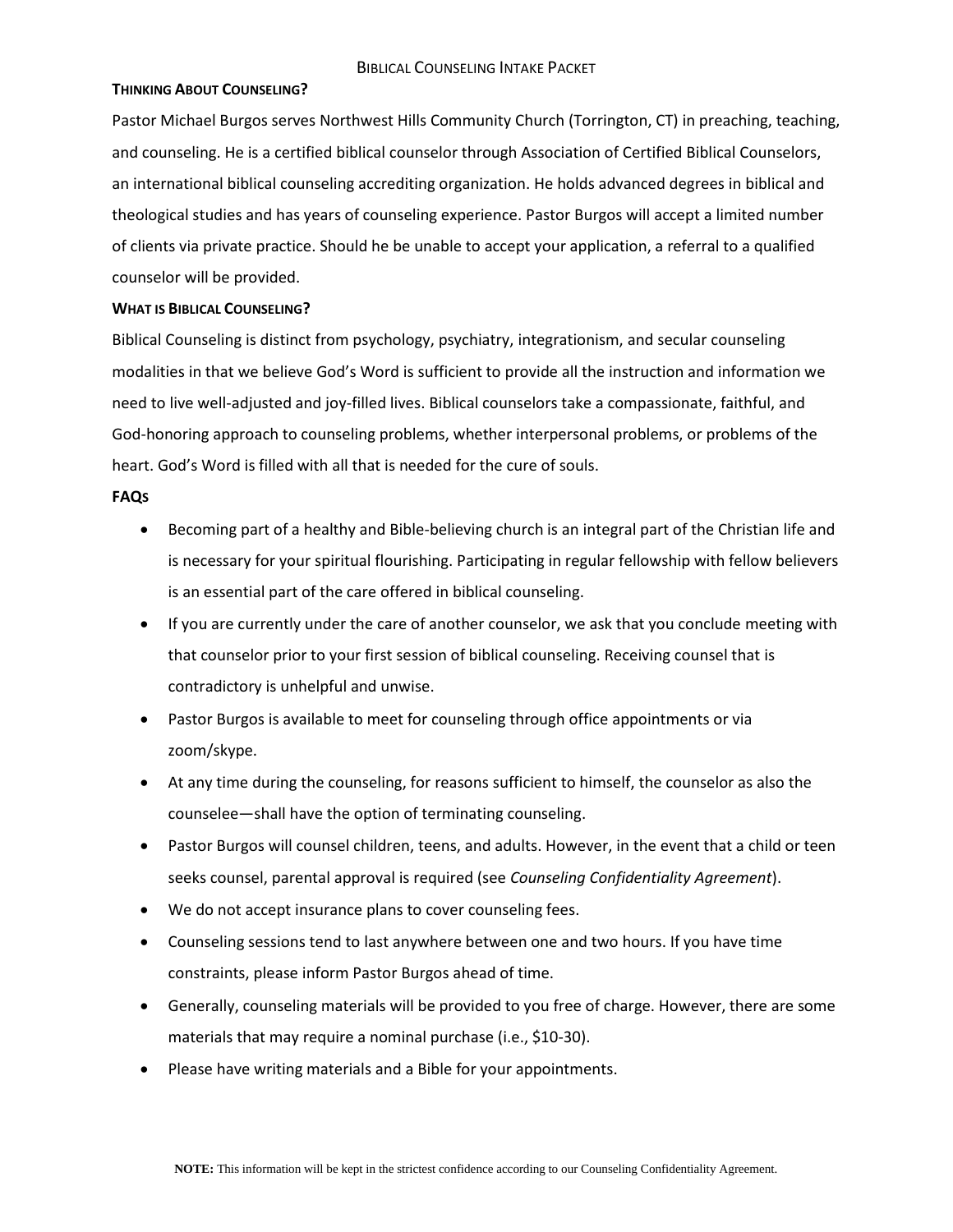### **ABOUT OUR INTAKE DOCUMENTS**

Included in this packet are three intake forms. The *Fees Agreement* explains the costs associated with counseling. The *Personal Data Inventory* (PDI) is designed so that your counselor can get to know you better in order to serve you well. This form affords you an opportunity to describe both your familial and religious background as well as pertinent health information and why you have sought counsel. Please take the time to fill it out thoroughly. Lastly, the *Counseling Confidentiality Agreement* explains our commitment to confidentiality and its limitations.

*\*\*\* Carefully complete and submit the PDI and Counseling Confidentiality Agreement prior to your first appointment. You may either submit your intake paperwork in person at our offices (24 Church St., Torrington, CT) or via email at Counsel@MRBurgos.com. \*\*\**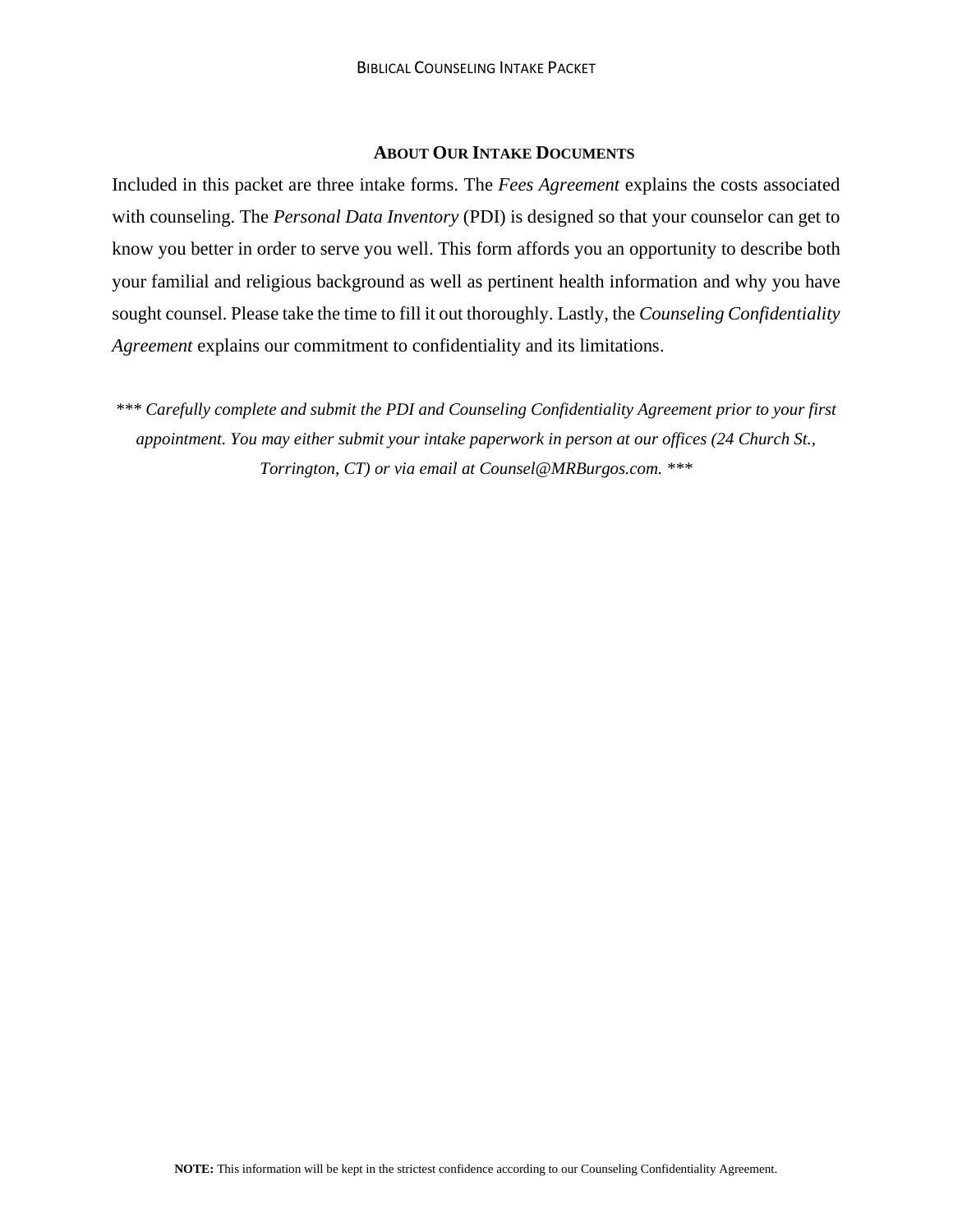### **FEES AGREEMENT**

A \$35 session fee is due for each appointment. There is a \$35 fee for cancelling a scheduled appointment within twenty-four hours of the appointment. *We do not accept cash payments*. If you are unable to afford the session fee, please indicate that below.

Payment Methods: PayPal <https://paypal.me/MRBurgosJr>

Zelle Invoice (\$5 fee)

Personal Check (written to Michael Burgos by mail or in office)

#### **Payment Agreement**

| I agree to pay a session fee (\$35) within twenty-four hours of my scheduled appointment. | Initial |
|-------------------------------------------------------------------------------------------|---------|
| If I cancel within 24hrs of an appointment or fail to show I will pay the session fee.    | Initial |
| I understand that all fees are non-refundable.                                            | Initial |
| I understand that failing to pay the relevant fees may preclude further appointments.     | Initial |
| <b>OR</b>                                                                                 |         |
| I am currently unable to afford counseling fees.                                          | Initial |

Print Name(s):\_\_\_\_\_\_\_\_\_\_\_\_\_\_\_\_\_\_\_\_\_\_\_\_\_\_\_\_\_\_\_\_\_\_\_\_\_ Email:\_\_\_\_\_\_\_\_\_\_\_\_\_\_\_\_\_\_\_\_\_\_\_\_\_\_\_

| Print Name(s): |  |
|----------------|--|
|                |  |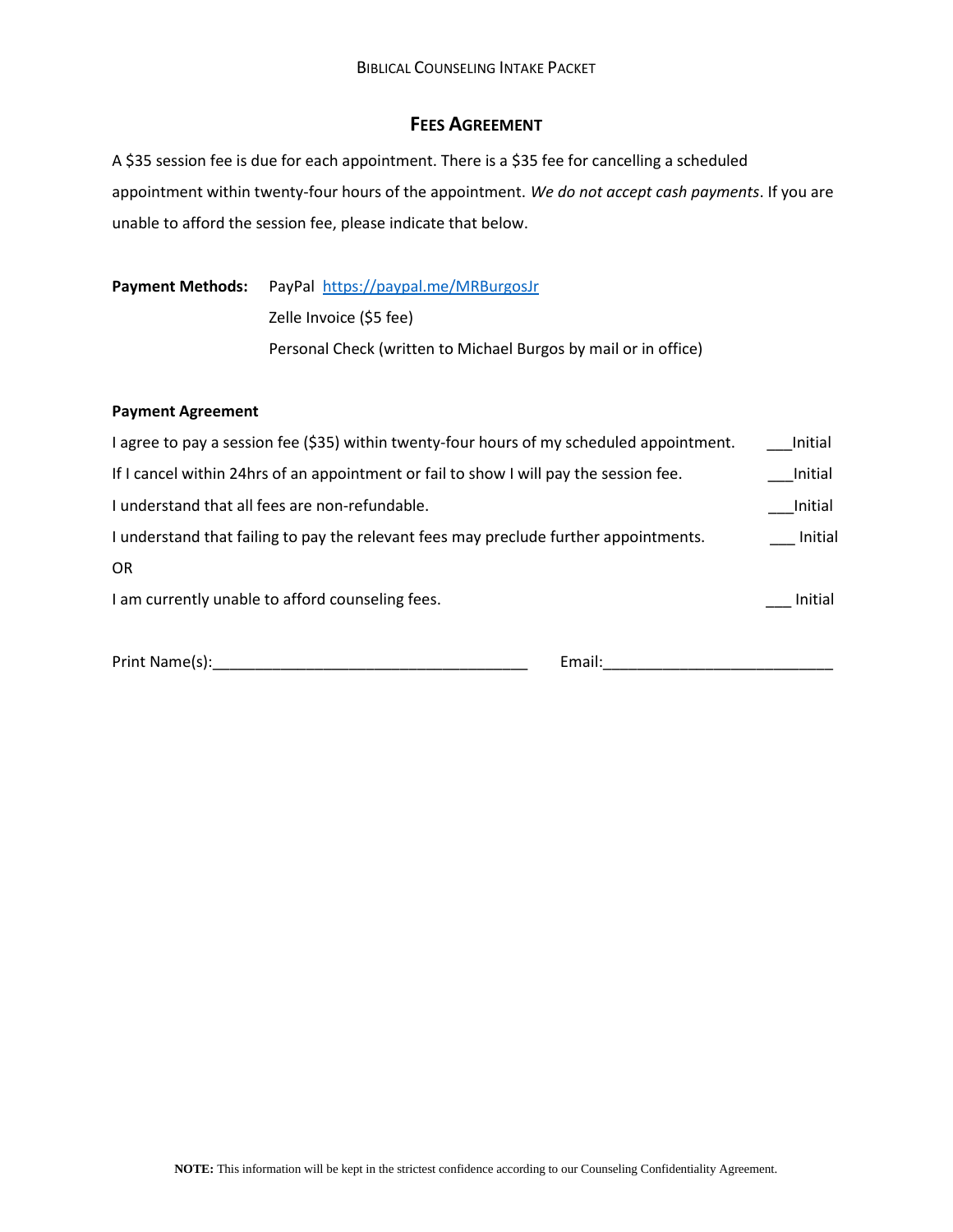# **PERSONAL DATA INVENTORY**

# **Identification Data**

| <b>Marital Status:</b>   |                                                                                                |         | Separated __________ |                      |
|--------------------------|------------------------------------------------------------------------------------------------|---------|----------------------|----------------------|
|                          |                                                                                                |         |                      |                      |
|                          | Married Widowed                                                                                |         |                      |                      |
|                          | Education (circle last year completed):                                                        |         |                      |                      |
|                          | Grade school 1 2 3 4 5 6 7 8 9 10 11 12                                                        |         |                      | College 1 2 3 4 5 6+ |
|                          |                                                                                                |         |                      |                      |
|                          |                                                                                                |         |                      |                      |
|                          |                                                                                                |         |                      |                      |
|                          | Rate your physical health: Very Good ______ Good _______ Average _______ Declining ____        |         |                      |                      |
|                          |                                                                                                |         |                      |                      |
|                          |                                                                                                |         |                      |                      |
|                          |                                                                                                |         |                      |                      |
| Physician                |                                                                                                | Address |                      |                      |
|                          | Have you used drugs for other than medical purposed? Yes ________ No ________                  |         |                      |                      |
|                          | Are you presently taking medication? Yes __ No __ What? _________________________              |         |                      |                      |
|                          |                                                                                                |         |                      |                      |
|                          | Have you ever had a severe emotional upset? Yes ________ No _______                            |         |                      |                      |
|                          | Have you ever had any psychotherapy or counseling? Yes ______ No _____ if yes, list name(s) of |         |                      |                      |
|                          |                                                                                                |         |                      |                      |
| (continued on next page) |                                                                                                |         |                      |                      |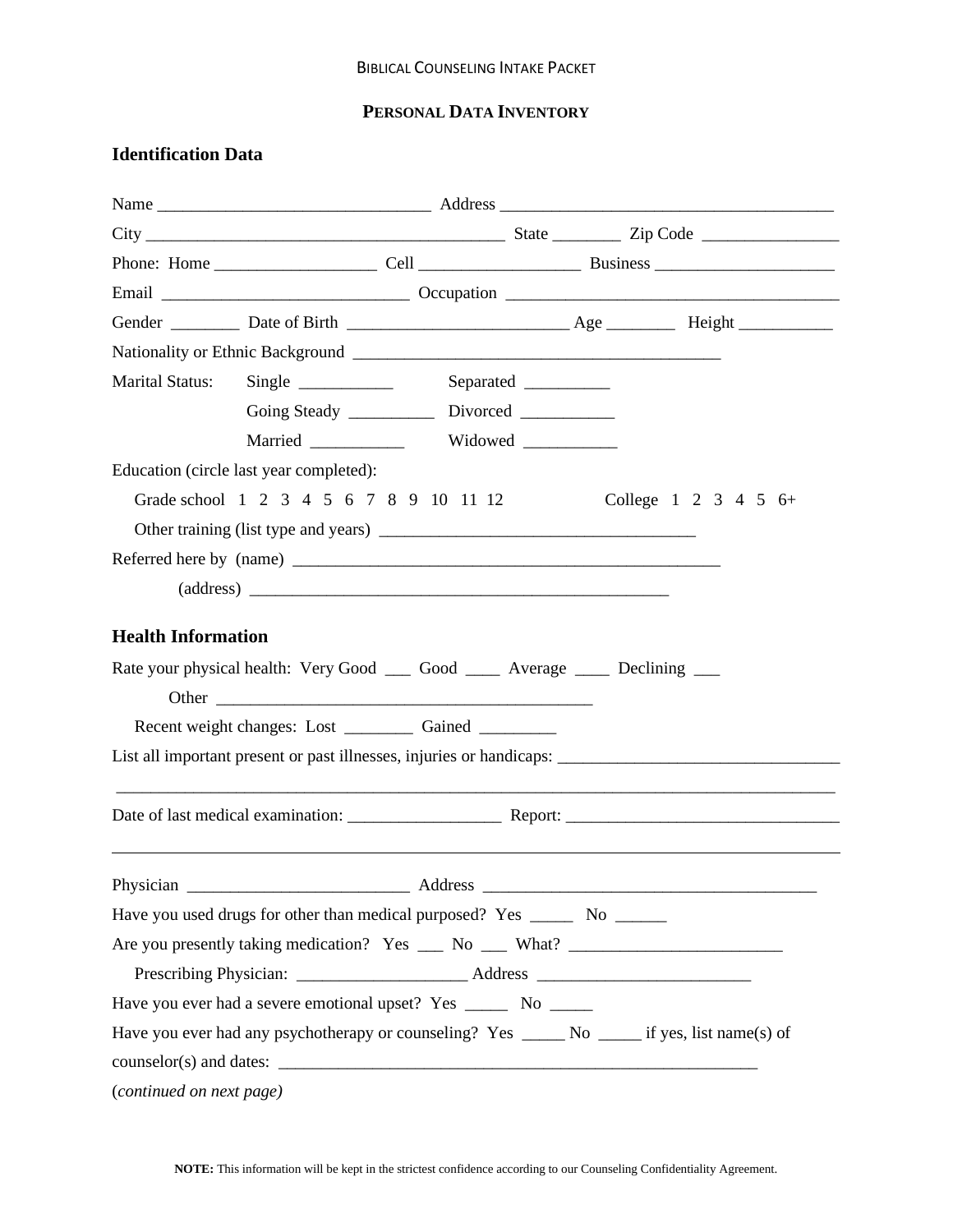#### BIBLICAL COUNSELING INTAKE PACKET

Are you willing to sign a release of information form so that your counselor may write for helpful social,

psychiatric, or medical reports? Yes \_\_\_\_\_ No \_\_\_\_\_

Have you ever been arrested? Yes \_\_\_\_\_\_ No \_\_\_\_\_\_

## **Religious Background**

| Church attendance per month (circle): $0 \t1 \t2 \t3 \t4 \t5 \t6 \t7 \t8 \t9 \t10+$                  |
|------------------------------------------------------------------------------------------------------|
|                                                                                                      |
| Have you ever been baptized? Yes ________ No _______                                                 |
| Religious background of spouse (if married): ___________________________________                     |
| Do you consider yourself a religious person? Yes _______ No ________ Uncertain _____________________ |
| Do you believe in God? Yes ________ No _________ Uncertain _______                                   |
| Do you pray to God? Never _______ Occasionally _______ Often _______                                 |
| Are you saved? Yes ________ No ________ Not sure what you mean _______                               |
| How much do you read your Bible? Never _________ Occasionally _______ Often _______                  |
| Explain recent changes in your religious life, if any: __________________________                    |
|                                                                                                      |

# **Personality Information**

Circle any of the following words which best describe you now:

| active           | ambitious      | self-confident  | Persistent     |
|------------------|----------------|-----------------|----------------|
| nervous          | hardworking    | Impatient       | Impulsive      |
| moody            | $often - blue$ | excitable       | Imaginative    |
| calm             | serious        | $easy - going$  | shy            |
| introvert        | extrovert      | likable         | $good-natured$ |
| leader           | quiet          | $hard - boiled$ | passive        |
| $self-conscious$ | lonely         | sensitive       | other          |

| Have you ever felt people were watching you? Yes ______ No ______ |
|-------------------------------------------------------------------|
| Do people's faces ever seem distorted? Yes No                     |
|                                                                   |
| Are you able to judge distance? Yes _______ No ______             |
| Have you ever had hallucinations? Yes _______ No _______          |
|                                                                   |

What difficulties do you have in hearing (if any)? \_\_\_\_\_\_\_\_\_\_\_\_\_\_\_\_\_\_\_\_\_\_\_\_\_\_\_\_\_\_\_\_\_\_\_\_\_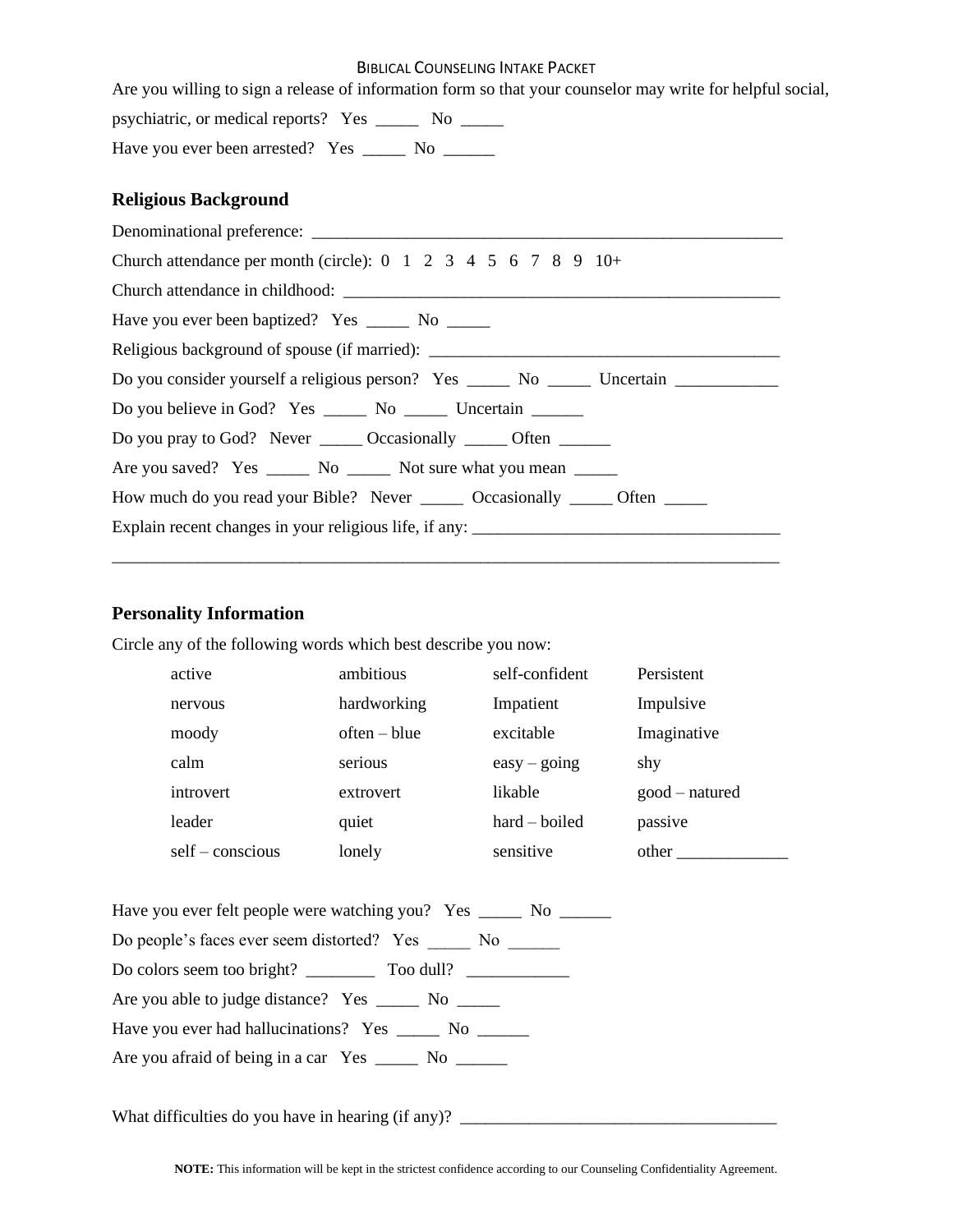#### BIBLICAL COUNSELING INTAKE PACKET

(*continued on next page)*

**Marriage Information** (If never married, check \_\_\_\_\_\_ and omit this section)

|                                             | Is spouse willing to come for counseling? Yes _______ No ________ Uncertain _____ |                                                                                                      |  |
|---------------------------------------------|-----------------------------------------------------------------------------------|------------------------------------------------------------------------------------------------------|--|
|                                             | Have you ever been separated? Yes ______ No ______                                |                                                                                                      |  |
|                                             |                                                                                   | Have either of you ever filed for divorce? Yes ______ No ______ If so, when? _______________________ |  |
|                                             |                                                                                   |                                                                                                      |  |
|                                             |                                                                                   |                                                                                                      |  |
|                                             |                                                                                   | How long did you know your spouse before marriage? _____________________________                     |  |
|                                             |                                                                                   |                                                                                                      |  |
|                                             |                                                                                   |                                                                                                      |  |
|                                             |                                                                                   |                                                                                                      |  |
| Broken by: Divorce __________ Death _______ |                                                                                   |                                                                                                      |  |
| <b>Information about children:</b>          |                                                                                   |                                                                                                      |  |

| $pm*$ | Name | Age | Sex | Living? yes/no | Education - years | <b>Marital Status</b> |
|-------|------|-----|-----|----------------|-------------------|-----------------------|
|       |      |     |     |                |                   |                       |
|       |      |     |     |                |                   |                       |
|       |      |     |     |                |                   |                       |
|       |      |     |     |                |                   |                       |

\*Check this column if child is by previous marriage.

| Your spouse's age | Education (years) | Religion |  |
|-------------------|-------------------|----------|--|
|-------------------|-------------------|----------|--|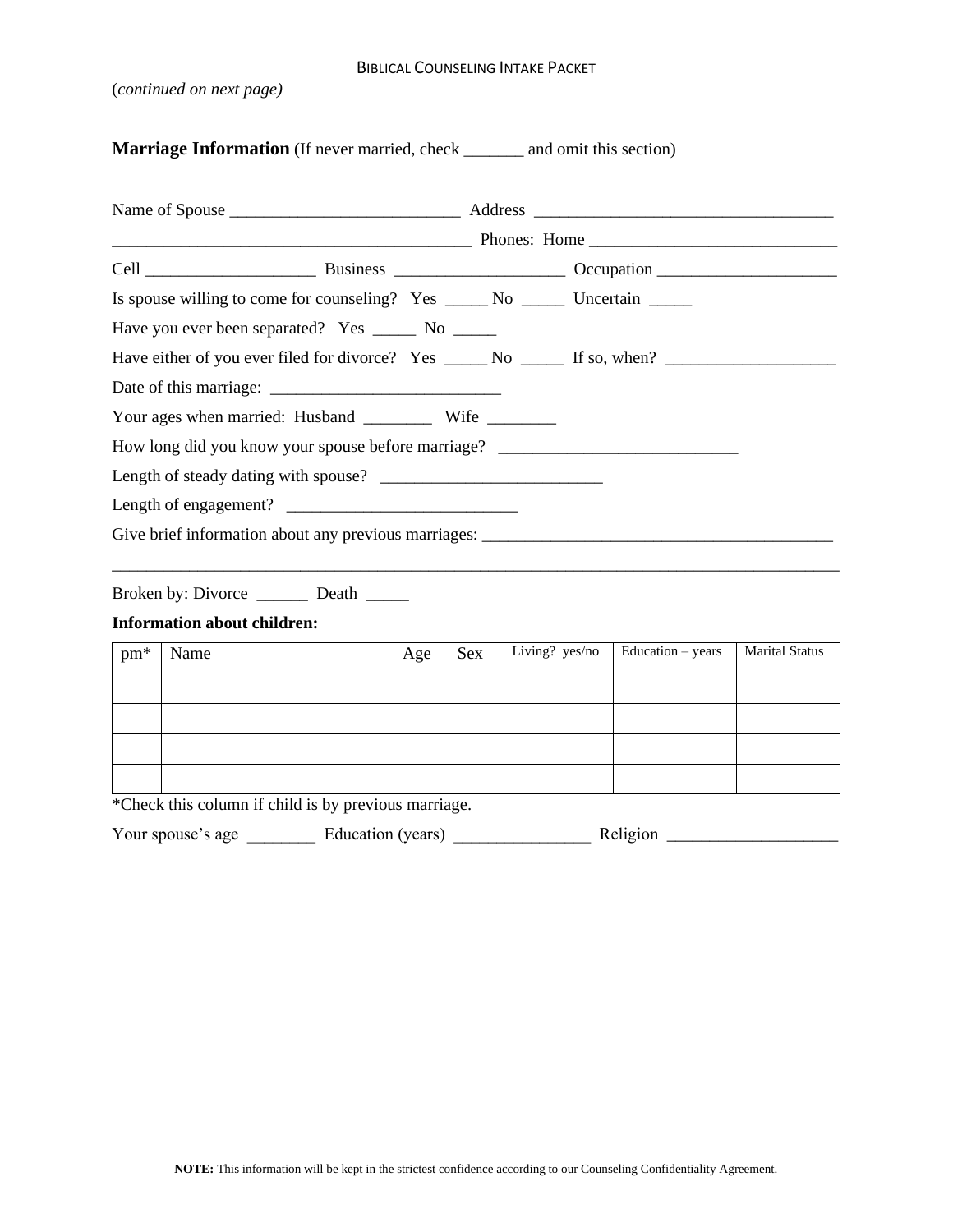#### BIBLICAL COUNSELING INTAKE PACKET

# **Family History**

If you were reared by anyone other than your own parents, briefly explain: \_\_\_\_\_\_\_\_\_\_\_\_\_\_\_\_\_\_\_\_\_\_\_\_\_\_\_\_\_\_\_\_\_\_\_

| Answer this section describing your own parents or parent substitute:                         |  |
|-----------------------------------------------------------------------------------------------|--|
| Still living? (yes/no) Father ________ Mother ______                                          |  |
|                                                                                               |  |
| Church attendance per month: Father 1 2 3 4 Mother 1 2 3 4                                    |  |
| (continued on next page)                                                                      |  |
|                                                                                               |  |
| Are your parents still living together? Yes ______ No _______                                 |  |
|                                                                                               |  |
|                                                                                               |  |
| Rate your parents' marriage:                                                                  |  |
| Unhappy _______ Average _______ Happy _______ Very Happy ______                               |  |
| As a child, did you feel closest to your: Father _________ Mother __________ Another ________ |  |
| How many brothers and sisters do you have?                                                    |  |
|                                                                                               |  |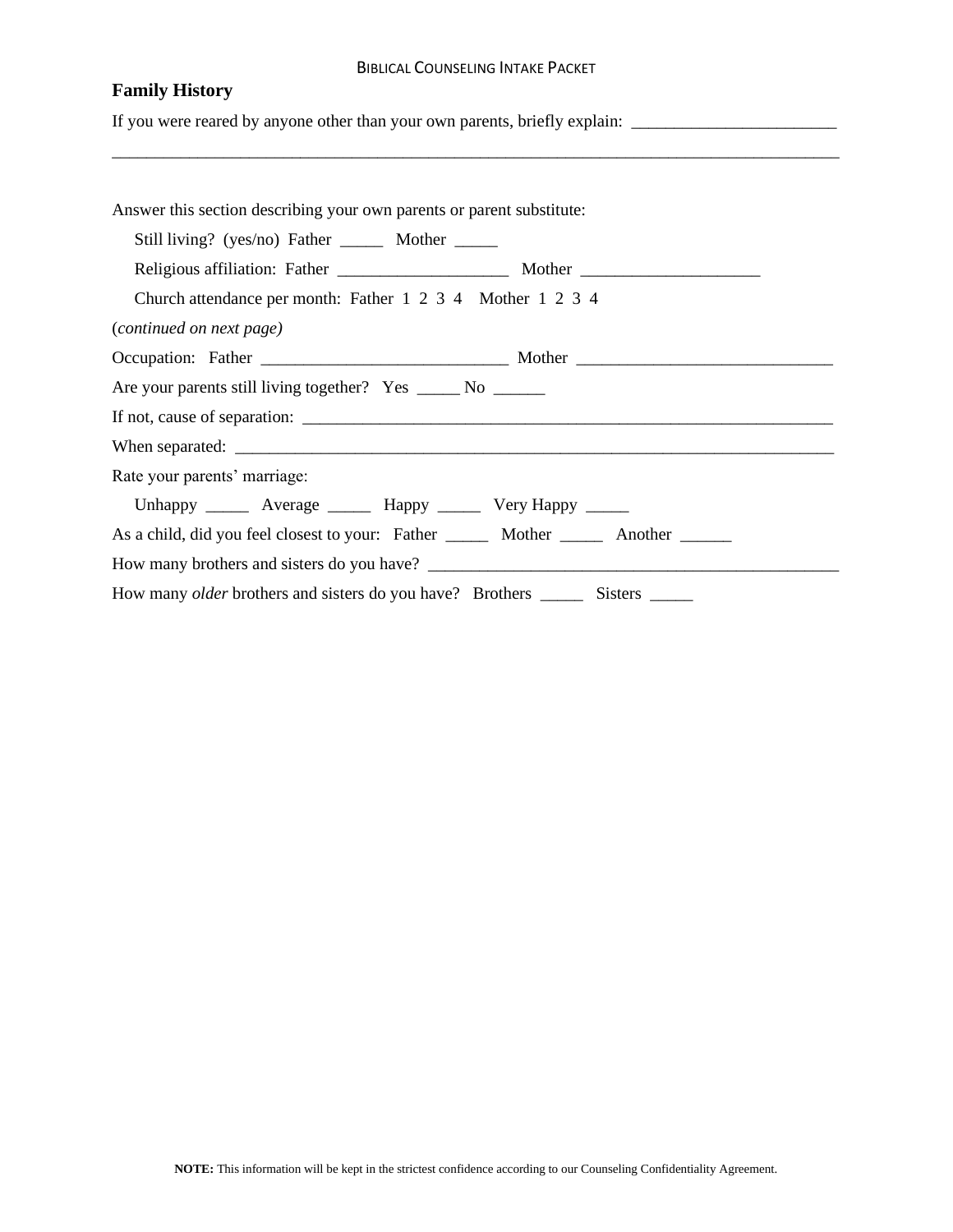### BIBLICAL COUNSELING INTAKE PACKET PLEASE CONCISELY ANSWER THE FOLLOWING QUESTIONS:

- 1. What is the main problem, as you see it? What brings you here?
- 2. What have you done about it?
- 3. What can we do? What are your expectations in coming here?
- 4. As you see yourself, what kind of person are you? Describe yourself.
- 5. Is there any other information we should know?
- 6. Please list previous counseling you have had and approximate dates, including hospitalizations.
- 7. Please list any medications you are presently taking, purpose of each medication, and dosage.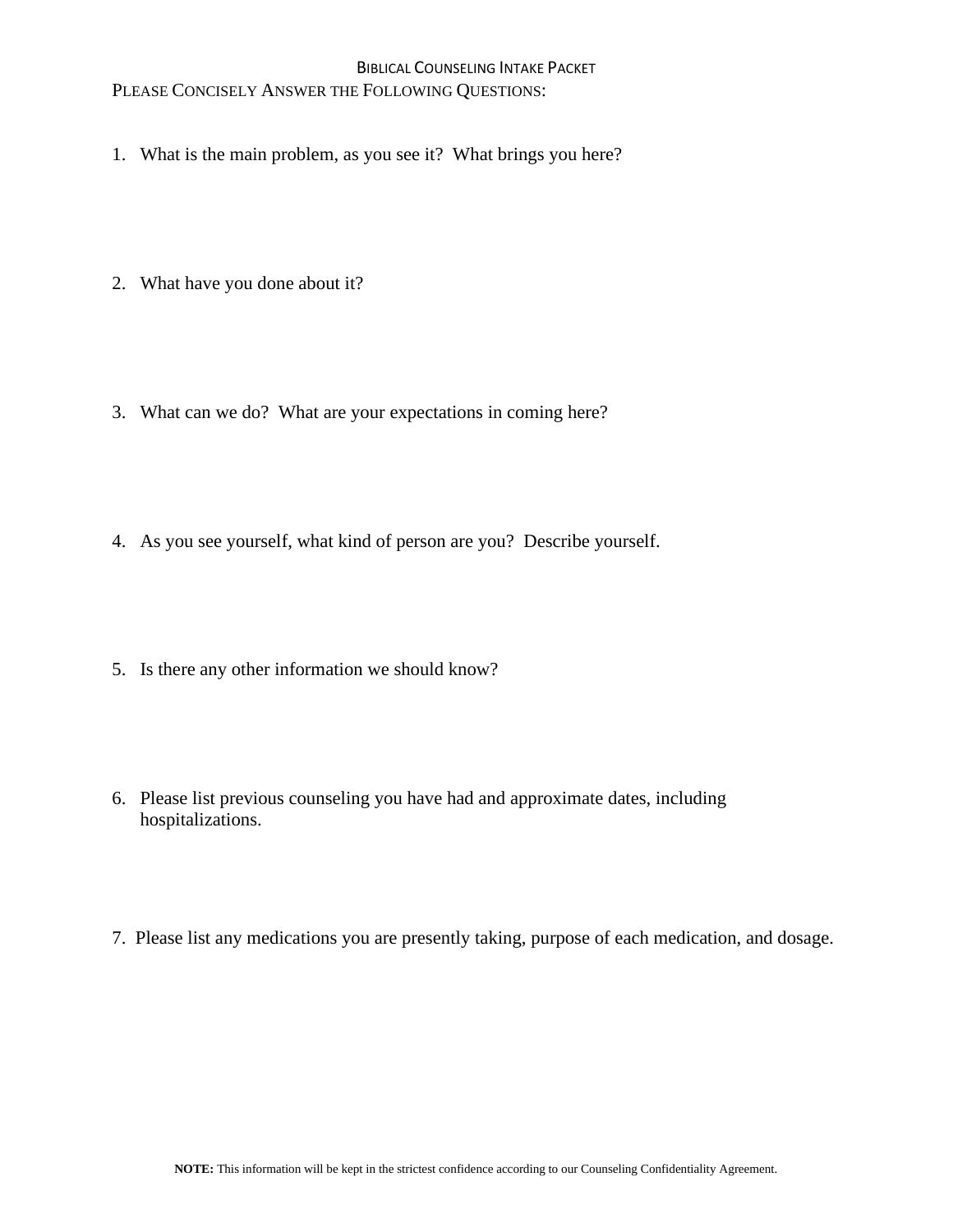#### **COUNSELING CONFIDENTIALITY AGREEMENT**

On the date herein below the parties, Rev. Michael R. Burgos (hereinafter designated Counselor) has agreed to provide counseling services to \_\_\_\_\_\_\_\_\_\_\_\_\_\_\_\_\_\_\_, (hereinafter designated Counselee) on the following terms and conditions:

**Whereas** the parties acknowledge that the counseling services provided are Biblically based and are not part of a licensed discipline governed/regulated by any governmental agency, and;

**Whereas** the parties acknowledge that the counseling services and confidentiality of the same is conditional for which the Counselee gives authorization and full release of Counselor upon the disclosure of information should contingencies arise that require the same as outlined herein below;

**Now therefore**, the parties further agree as follows:

**Confidentiality** – The counselor is very sensitive to the issue of confidentiality. Confidentiality is crucial to an effective and trusting counseling relationship and the counselor will carefully guard the information Counselee entrusts to him/her. There are situations, however, in which the discipleship Counselor may believe that it is wise or mandated (Biblically and/or legally) for them to share certain information with others.

There are five (5) situations where it may become necessary for Counselor to share certain information with others.

By signing this agreement Counselee acknowledges that they are pursuing a form and course of counseling that is in conformity with their faith and Biblical orientation and desire the same to be provided and is being provided in relation to the church community they have voluntarily engaged and further authorizes the Counselor to share information with others in the following limited circumstances:

• When a Biblical Counselor is uncertain how to address a problem and needs to seek advice from another pastor or counselor. The specific name and particular information will be generalized so that the other consultant doesn't know who the Counselor is counseling (Prov. 11:14; 24:6). \_\_\_\_\_\_\_\_\_ (initial)

• When there is concern that someone may be harmed and abused unless government officials intervene (Rom. 13:1-7). \_\_\_\_\_\_\_\_\_ (initial)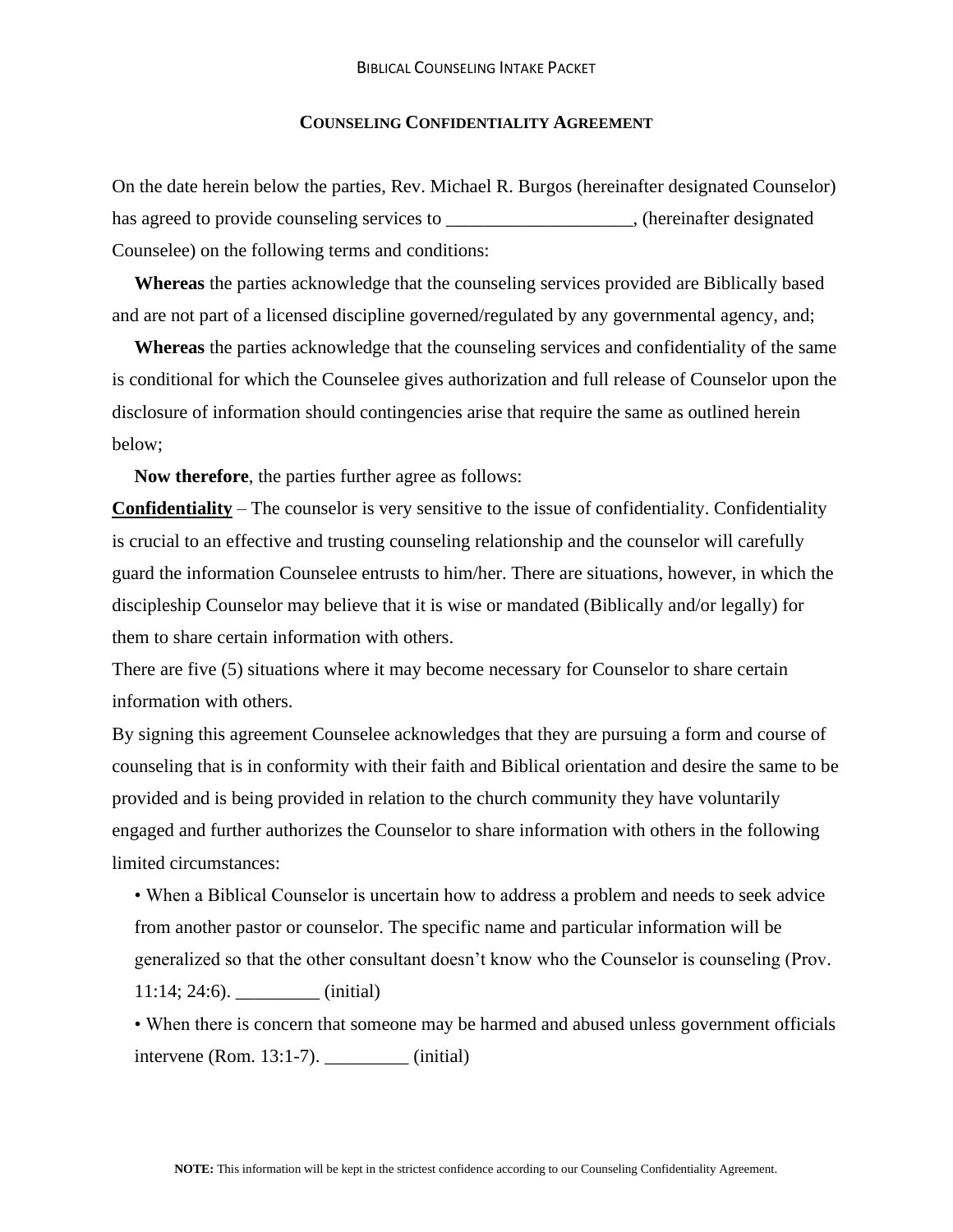•Adult and Domestic Abuse: If we have reasonable cause to believe that an adult is in need of protective services (regarding abuse, neglect, exploitation or abandonment), we may report such to the local agency which provides protective services. If you express a serious threat, or intent to kill or seriously injure an identified or readily identifiable person or group of people, and we determine that you are likely to carry out the threat. We must take reasonable measures to prevent harm. Reasonable measures may include directly advising the potential victim of the threat or intent and/or appropriate criminal agencies. (initial)

• Child Abuse: According to the State of Connecticut's mandated reporter laws (CT Gen. Stat. §17a-28; 17a-101), if we have reasonable cause to suspect abuse of children (i.e., anyone under the age of 18 or any DCF client under the age of 21) with whom counselor comes into contact, we will report this to the appropriate governmental agencies. \_\_\_\_\_\_\_\_\_\_\_\_\_\_\_\_\_\_\_\_\_\_\_\_\_\_\_\_ (initial)

• When counseling someone who is under familial authority (e.g. wife to husband, child to parent) the counselor may encourage the Counselee to inform their familial authority and/or the Counselor may inform them (Eph. 5:22- 6:4). \_\_\_\_\_\_\_\_ (initial)

• When a person refuses to renounce a particular sin, and seeks to continue in counseling with the counselor, it will become necessary to seek the assistance of others in the Counselee's church to encourage repentance and reconciliation and/or to begin the process of church discipline (Prov. 15:22, 24:11; Matt. 18:15-20). (initial)

• When discussing the information with the observers sitting in on the counseling sessions to assist the Counselor or for training purposes. \_\_\_\_\_\_\_\_\_ (initial)

*Please be assured that our counselors strongly prefer not to disclose your personal information to others (if not needed), and they will make every effort to help you find ways to resolve a problem as privately as possible.*